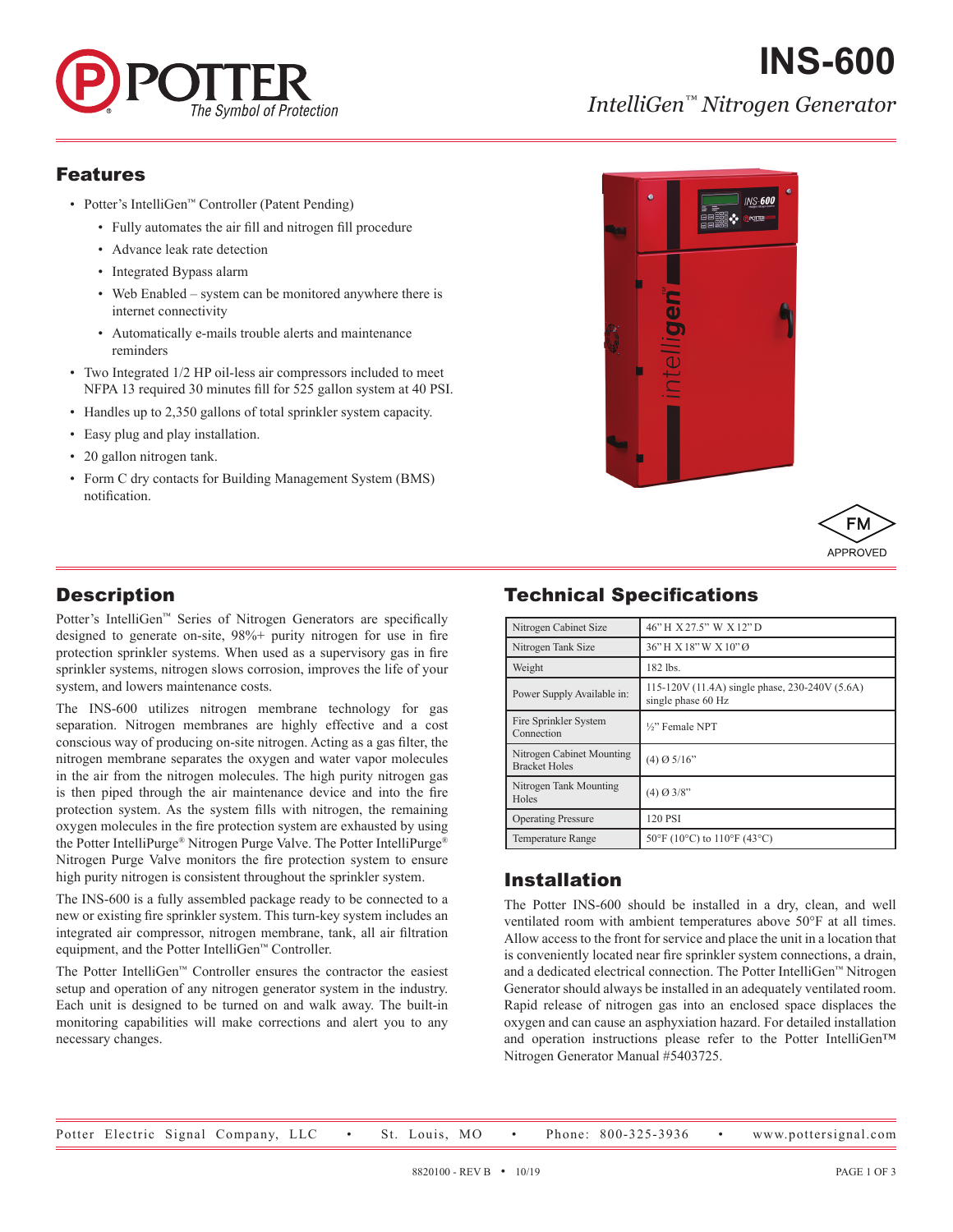

### Cabinet Dimensions

1/2" KNOCKOUT FOR P-LINK, BMS, AND NETWORK CABLE CONNECTION